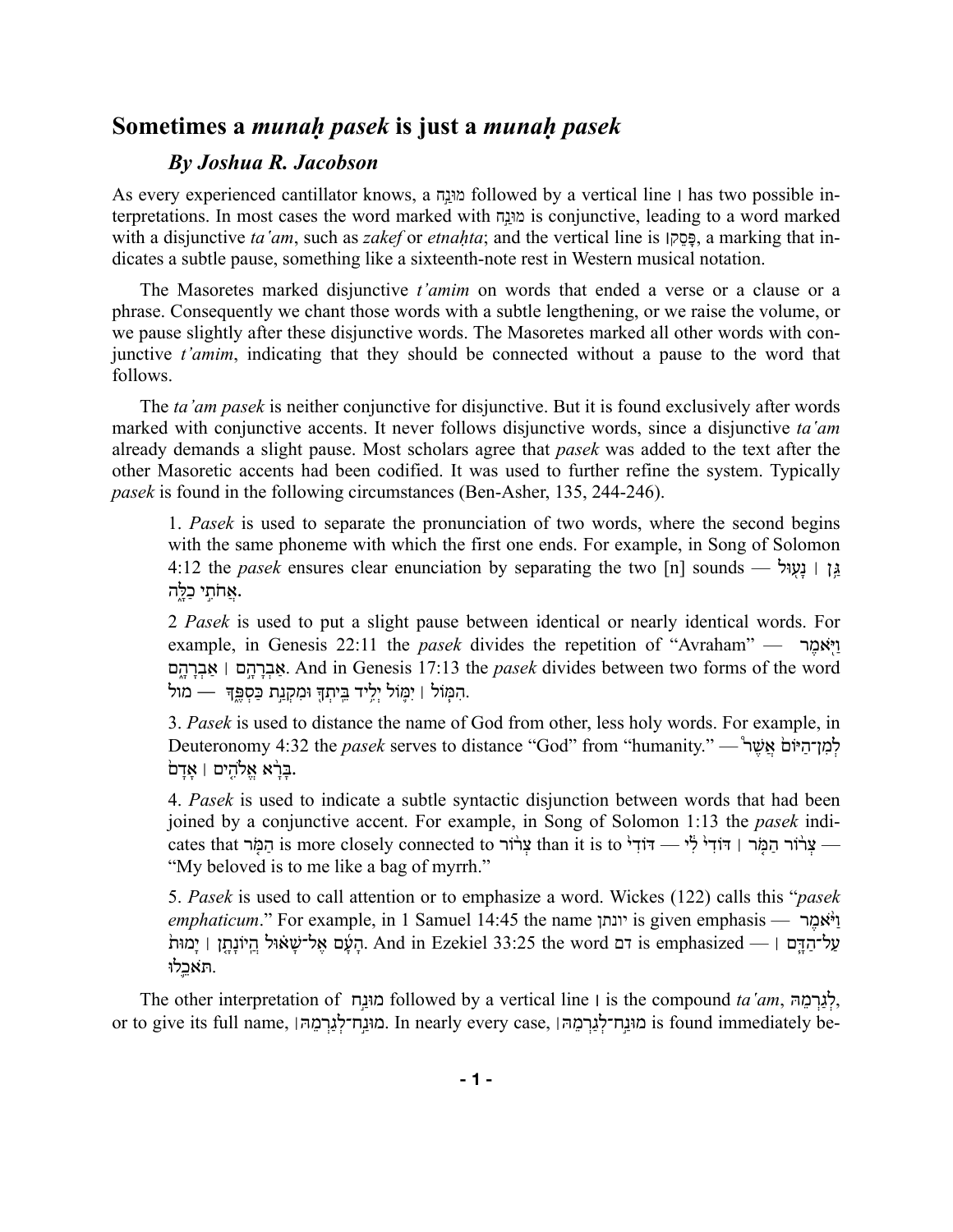fore two words marked with הַנּוּנַח רֹבִּיע Exodus 26:8 באָרִדְּ | הִירִיעָה הָאָחֹת Exodus 26:8 . few exceptions. *Legarmeh* is found three times before *pashta*, once before *t'vir*, and eleven times in place of *t'lisha ketana* before *geresh* (Jacobson, 236-7).

But then the question arises, what about the 67 occurrences in the Tanakh (excluding, of course, Psalms, Proverbs and Job) where *munaḥ+pasek* occurs immediately before *r'via*, without an intervening *munah*? For example, וּה | יתּנוֹ (Exodus 13:30). Do we treat that combination as *legarmeh* or as *munaḥ* followed by *pasek*? The authorities give different answers to that question.

Curiously, the oldest treatise on the *t'amim*, Aharon Ben-Asher's *Sefer dikdukei ha-t'amim*, doesn't even mention *l'garmeh*. What we now call *l'garmeh* may be what Ben-Asher called *nagda*, or is listed under examples of *pasek*.

Wickes (p. 129) considers the sequence *munaḥ-pasek-r'via* to be interpreted as *l'garmehr'via*. He writes, *l'garmeh* "stands in the place of *pasek*, when this latter sign is due before *r'via*" (119). But then he adds, "The object of the change was simply musical… *l'garmeh* was musically admissable, and was preferred to the simpler melody of *munaḥ-pasek* " (119). Wickes also provides a comprehensive "list of *l'garmehs*, which take the place of *pasek* before *r'via* " (129).<sup>1</sup>

Heidenheim also concludes that *l'garmeh* can be found immediately before *r'via*. "This is the way it is: you will never find *legarmeh* coming except with a *shofar* [i.e. *munaḥ*] and *makel* [ i.e. *pasek*] between two words, and every *l'garmeh* in the Bible comes before *r'via*…other than a few places … and you will never find a *pasek* before *r'via* (in the middle of a verse), with a single exception in the Bible, namely בֹּה־אמֹר הַאֵל | הֹ' בּוֹרֵא הַשָּׁמַׂיִם (Isaiah 42:5)" (7b–the present author's translation).

Yeivin writes, "[T]he conjunctive *munaḥ* generally appears between *l'garmeh* and *r'via*," but "sometimes *l'garmeh* stands immediately before *r'via*." And "Where *pasek* is expected immediatley before *r'via*, it is converted into *l'garmeh* " (214). Then he concludes, "Thus every case of *munaḥ* followed by the *pasek* stroke occuring before *r'via* is *l'garmeh*, except for that at Isaiah 42:5" (215).

Breuer is a bit more circumspect. "A simple segment ending with *r'via* is divided often by *l'garmeh*—even if both words are short" (117–the present author's translation). But "The *l'garmeh* that serves in a simple segment is different from the usual *l'garmeh*, which serves in a longer segment. Generally *l'garmeh* cannot come on a word that is immediately before *r'via*, and therefore *l'garmeh* must be transformed into a conjunctive in every case where the next word is *r'via*" (118). "Therefore in every case where *l'garmeh* comes immediately before *r'via* or *pazer*, it makes sense to say that it's not *l'garmeh* at all, rather it's *munaḥ* followed by *pasek*; since *munaḥ* serves also as the normal conjunctive before *r'via* and *pazer*." (119).

Perlman implies that *l'garmeh* cannot appear without an intervening *munaḥ*. He writes, "*munaḥ l'garmeh* is a minor disjunctive that comes before *r'via*. Between it and the *r'via* appears

<sup>1.</sup> In the interest of consistency, the editor has changed all transliterations to conform to the standard for this journal.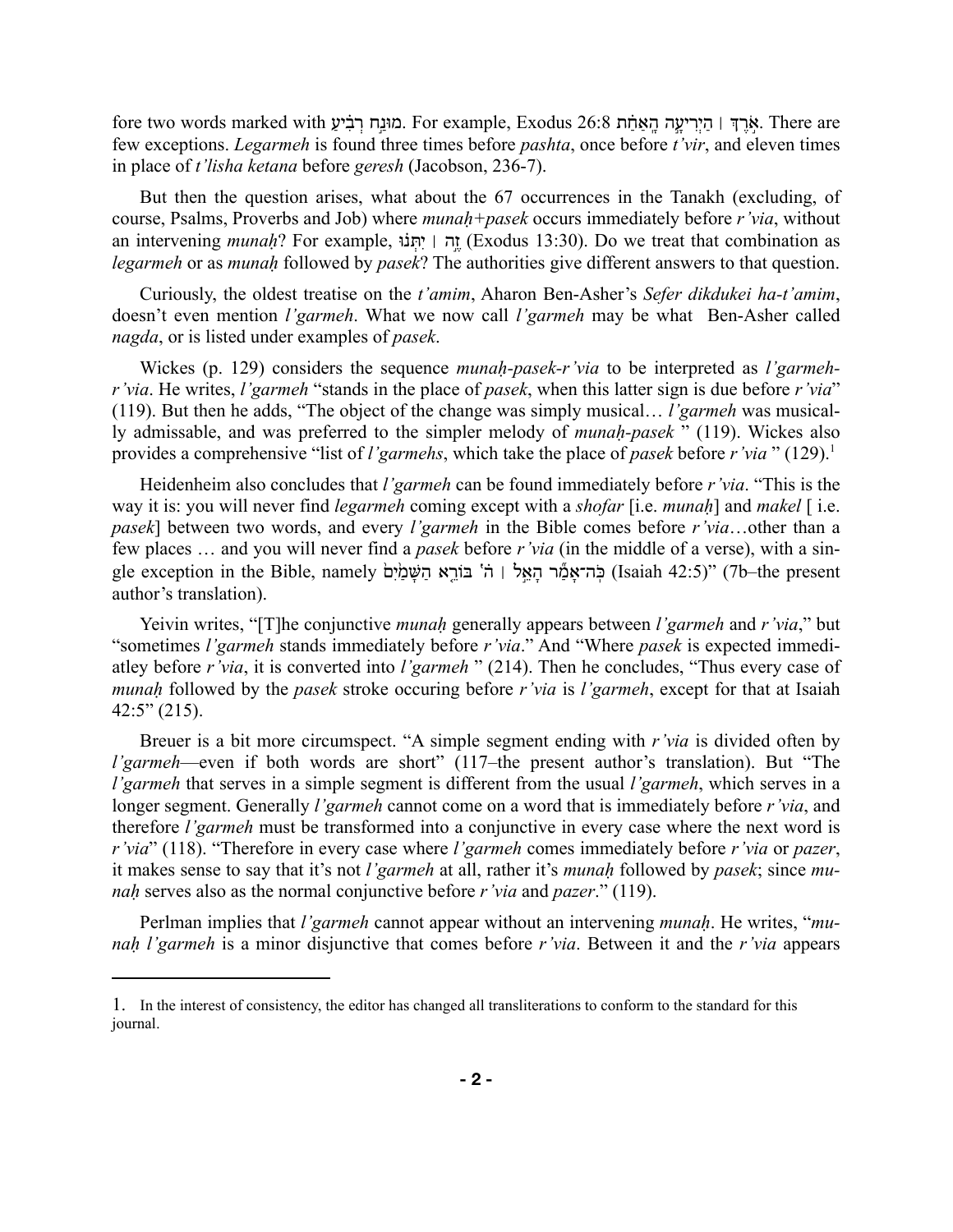*munah*, the conjunctive of *r'via*." (212–the present author's translation). And in his parsing diagrams, Perlman consistently shows *munaḥ+pasek* immediately before *r'via* as a conjunctive.

Neeman agrees: "*Munaḥ l'garmeh* essentially comes on the third word [inclusive] before the word marked with *r'via*" (31–the present author's translation).

Price likewise follows the same interpretation.

The name *l'garmeh* means "break" or "to itself." The accent mark combines two marks. … Together they resemble the combination of *munaḥ* followed by *pasek*. …Whenever *pasek* follows a word accented with *munaḥ*, it is possible to confuse such a figuration of accents with *l'garmeh*. This confusion could happen before any disjunctive accent that admits *munaḥ* as a preceding conjunctive. Several criteria distinguish true *l'garmeh* from its counterpart *munaḥ+pasek* (which I have labeled *pseudo-l'garmeh*): (1) *l'garmeh* only appears before *r'via* and occasionally before *pashta* and *geresh*; (2) *l'garmeh* occasionally has its own preceding conjunctive *mer'kha*; (3) *l'garmeh* never intervenes between a disjunctive acent and its lawful conjunctives; (4) *pasek* always immediatley precedes a disjunctive accent and intervenes between the disjunctive and its preceding conjunctives…" (118, 122-123)

Let us examine several of these controversial cases. The first occurance of this combination is in Genesis 3:15.



וְ וְאֵיבָה | אָשִׁית | בֵּינְךָ | וּבֵין הֲאִשָּׁה | וּבֵין זַרְעֵךְ | וּבֵין זַרְעַה

Parsing this verse, we note that the first segment comprises only two words, אשית ואיבה. According to the binary system of syntactic parsing, we divide each verse into two parts, and continue dividing each resulting segment into two parts, until the smallest segment has two or fewer words. At that point there is generally no further need to subdivide. The last word in each segment is disjunctive, and, if there are two words in the segment, the first is conjunctive.

The first segment in this verse therefore consists of a conjunctive word וֹאֵיבה followed by a disjunctive word **EXA:** אשׁית. The only reason for subdividing a minimal segment of two words would be if either or both of the words is long, in which case they would both be marked with disjunctives. This occurs, for example in the domain of *zakef*. Normally in a two-word segement, if the second word is marked with *zakef*, the word before it would be marked with its expected conjunctive, *munaḥ*. However, in some cases where the *zakef* word is long, the word preceding is "upgraded" from the conjunctive *munaḥ* to the minor disjunctive, *pashta*. We see this in Numbers 24:20 — וירא אח־עמלה. Is this practice of substituting a disjunctive for a conjunctive is found in the domain of *r'via*? Only extremely rarely: in two cases the expected *munaḥ* is upgrad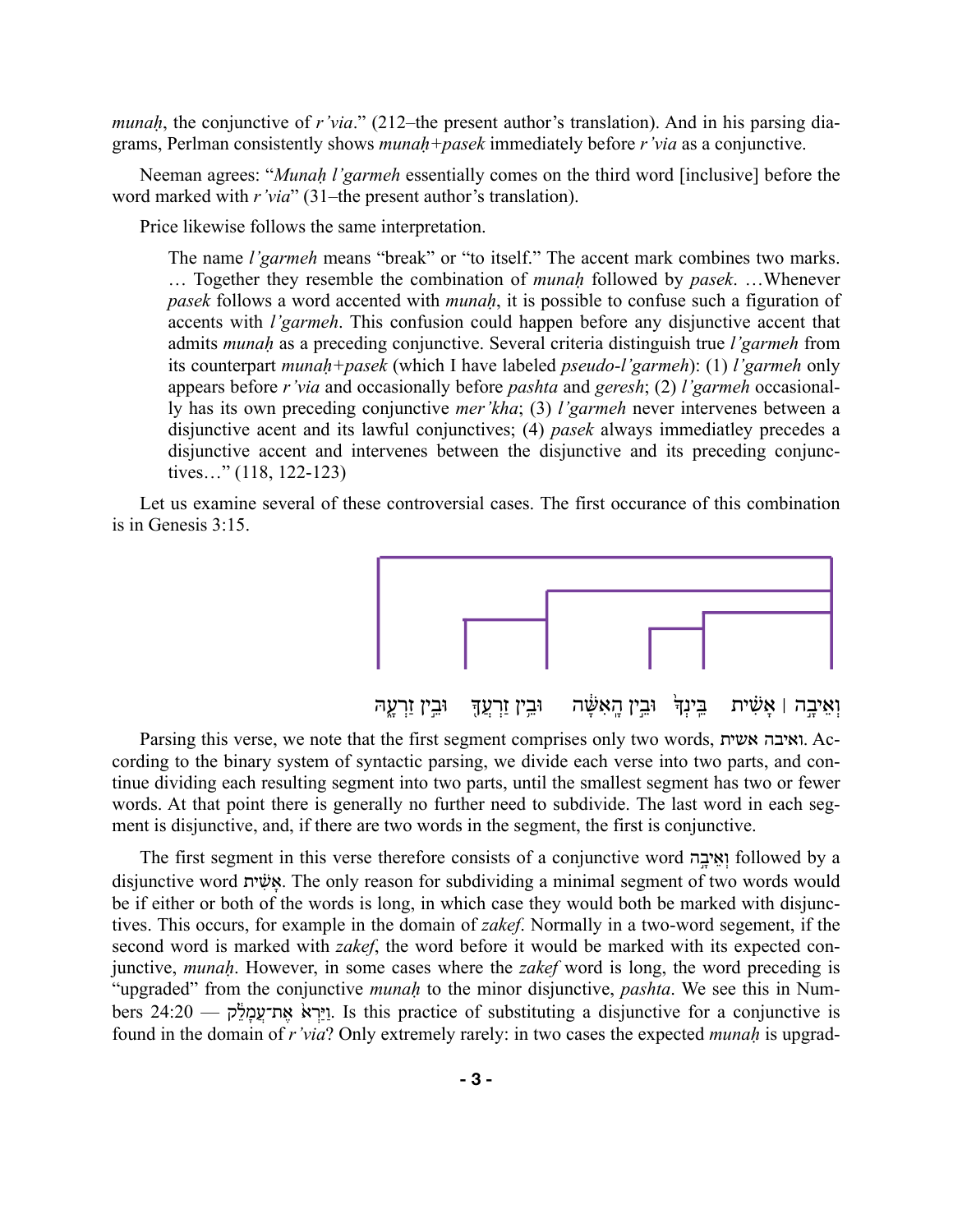ed to *geresh* (Leviticus 18:17 and Deuteronomy 34:11). But even if *munaḥ* were to be upgraded to *l'garmeh* in the domain of *r'via*, we would expect to find it only in cases where the words are long, such as Ezekiel  $12:35$  עְמֵעָתִּי | אֱת־כַּל־נַאֲצוֹתֵ֫יִךְ

On the other hand, returning to the first words of Genesis 3:15, there is a good reason why we would indeed expect a *pasek* in this segment. It is likely that the Masoretes wanted to emphasize the strong word איבה) enmity), and therefore used the pasek to set it off.

In other cases, we see the well-established principle of *pasek* separating two words to avoid eliding a common phoneme. In Numbers 7.13 the *pasek* separates the two [m] sounds —  $\vert$  שׁגַיהֵם  $\vert$ .מְ לֵ אִ֗ ים

*Pasek* is also used to create a subtle division between two identical or nearly identical words. This example from 2 Kings 2:12 —  $\frac{12}{12}$  is analagous to the example in 2 Kings 13:14 — י ִ֔ב ָא ׀ י ֣ ִב ָא. In one case *pasek* is in the domain of *r'via*; in the other case the *pasek* is in the domain of *zakef*. There seems to be no justification for calling one *l'garmeh* and the other *munaḥ+pasek*.

We have seen that *pasek* is often summoned to set off the name of God. That is the case in this familiar phrase from Numbers 10:35 — קוּמָה | ה' וְיִפְצוּ אִיְבֵיךָ

*Pasek* can be summoned in cases where syntactic separation is called for after a conjunctive word. In Joshua 5:14 there was a perceieved need to set off the word לא. Here the *pasek* serves as a colon. It pushes לא away from the word ויאמר and into the quotation itself. Note the difference between לא ויאמר in the first half of the verse and לו ויאמר in the second half.

וַיִּאמֶר | לֹא כֵּי אֲנֵי שַׂר־צְבֵא־הְ' עַתֲה בָאתִי וַיִּפֹּל<sup>ּ</sup> יְהוֹשָׁעַ אֵל־פָּנֵיו אַׂרְצָה וַיִּשְׁתָּחוּ וַיִּאמֶר לֹוֹ מֶה אֲדֹנֵי מִדַבֵּר :אל־עַבִדּוֹ

We see the a similar construction in Genesis 18:15, where the *pasek* intervenes between .וַ יּ ֹ֥ אמֶ ר ׀ ל ֹ֖ א כִּ ֥ י צָ חָ ֽ קְ תְּ — *ḥa'tipp* and *kha'mer*

So what is the bottom line? Should we follow Wickes, who writes, "The object of the change was simply musical… *l'garmeh* was musically admissable, and was preferred to the simpler melody of *munaḥ-pasek* " (119)? Or should we heed Breuer, who tells us "in every case where *l'garmeh* comes immediately before a *r'via* …, it makes sense to say that it's not a *l'garmeh* at all, rather it's *munaḥ* followed by *pasek*…" (119)? Each reader can decide for him- or herself. But this author is convinced that *l'garmeh* cannot stand before *r'via* without an intervening *munaḥ*.

## **Bibliography**

Ben-Asher, Aharon (Aharon Dotan, editor). *Sefer dikdukei ha-t'amim l'rav aharon ben mosheh ben-asher*. Jerusalem: Ha-Akademiyah Lelashon Ha-'ivrit, 1967.

Breuer, Mordecai. *Ta'amei ha-mikra*. Jerusalem: Ḥorev, 1982.